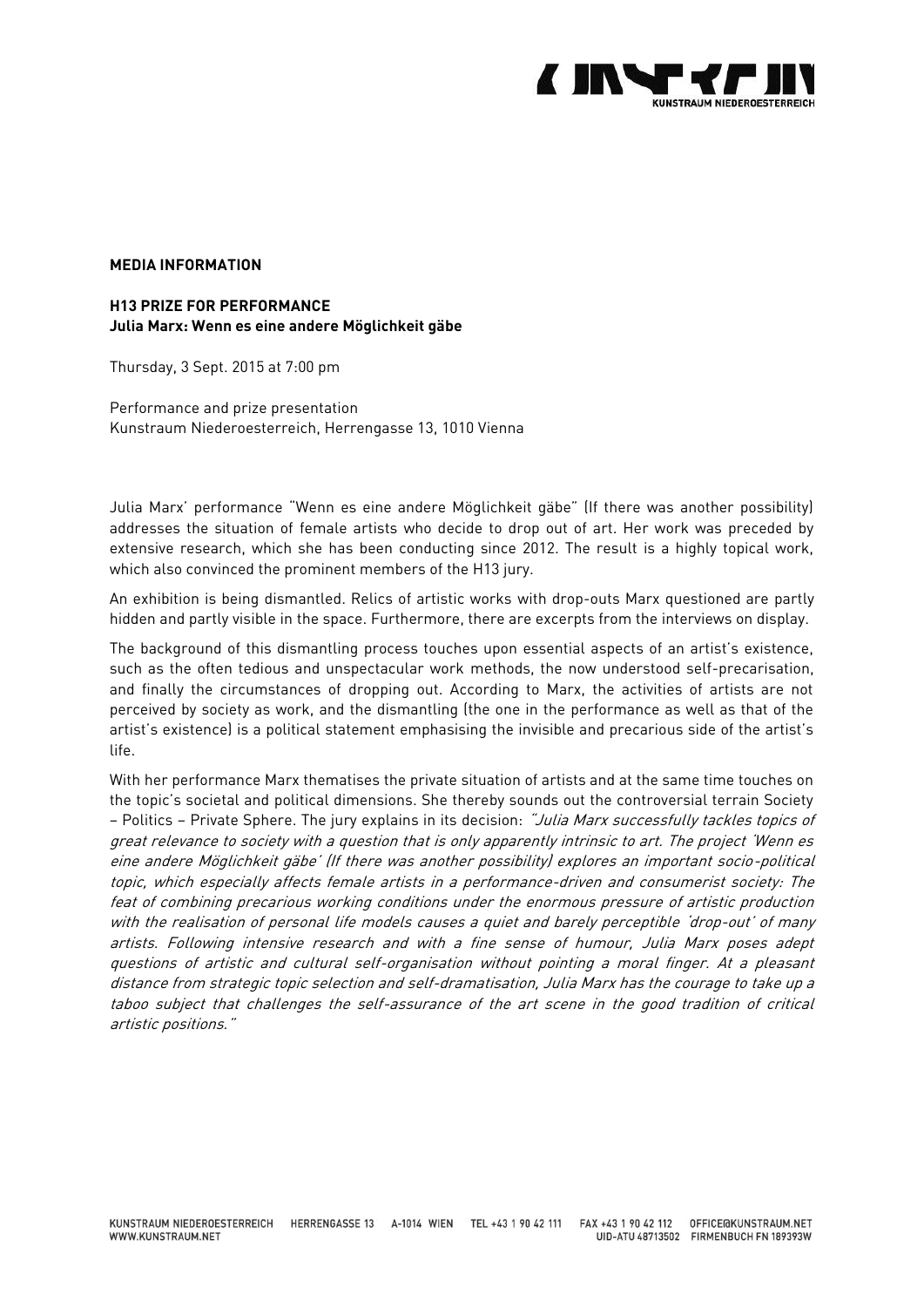

SEITE 2 VON 3

### **On the H13 Lower Austrian Prize for Performance**

The H13 is the only award for performance art in Austria. It is endowed with 4000 EUR prize money. Its value resides not only in financial support for performance artists; the award should also symbolically enhance the visibility of this artistic discipline. The Kunstraum Niederoesterreich thereby strives to draw a broader public to a field that presents a special challenge to the artists – performances cannot be exhibited and marketed in the common understanding.

The quantity and quality of the submitted works have continuously increased over the last years. In order to credit the multitude of excellent works the Kunstraum established a performance series that not only invites international performance artists but also the outstanding applications for the H13 Lower Austrian Prize for Performance that did not win the award.

The 2015 jury members:

- · Sabine Marte (video and performance artist)
- · Johanna Schwanberg (art historian, critic, museum director)
- · Christiane Krejs (Kunstraum Niederoesterreich)
- · Sissi Makovec (Kunstraum Niederoesterreich)

## **On Julia Marx (née Kläring)**

Julia Marx (born 1978 in Vienna) is active as a visual artist in the fields of video, performance, and drawing and works as a freelance curator. She teaches drawing comics at the Academy of Fine Arts Vienna, illustrates children's books, designs T-shirts, and produces video documentaries of performances. In collaboration with Virginie Bobin as the duo bo-ring, she curated the 2010 performance symposium *Performing Memory* at the Kunstraum Niederoesterreich and the exhibition We Don't Record Flowers, Said The Geographer at bétonsalon Paris. In 2010/11 she worked together with the artist and dramaturge Andrea Salzmann on a four-part series of projects under the title 37 Jahre zu spät (37 years too late) in which they dealt with the work Self Portraits by Gina Pane. The individual steps of the project were shown at: FormContent, London; Kunstraum Niederoesterreich, Vienna; Flatzmuseum, Dornbirn; brut Koproduktionshaus Vienna.

In 2012 Marx was awarded the state scholarship for fine arts of the (former) Austrian Federal Ministry of Education, Arts and Culture to continue research for her ongoing project *rather an art dreamer.* Oder: wie steigt man aus dem Kunstbetrieb wieder aus? (or: how to drop out of the art industry?). In the same year she curated the exhibition Nicht nur ein Bild, sondern eine ganze Welt (Not just an image, but a whole world) at the Kunstraum Niederoesterreich.

Opening Hours: Tuesday – Friday 11 am – 7 pm and Saturday 11 am – 3 pm, free entrance.